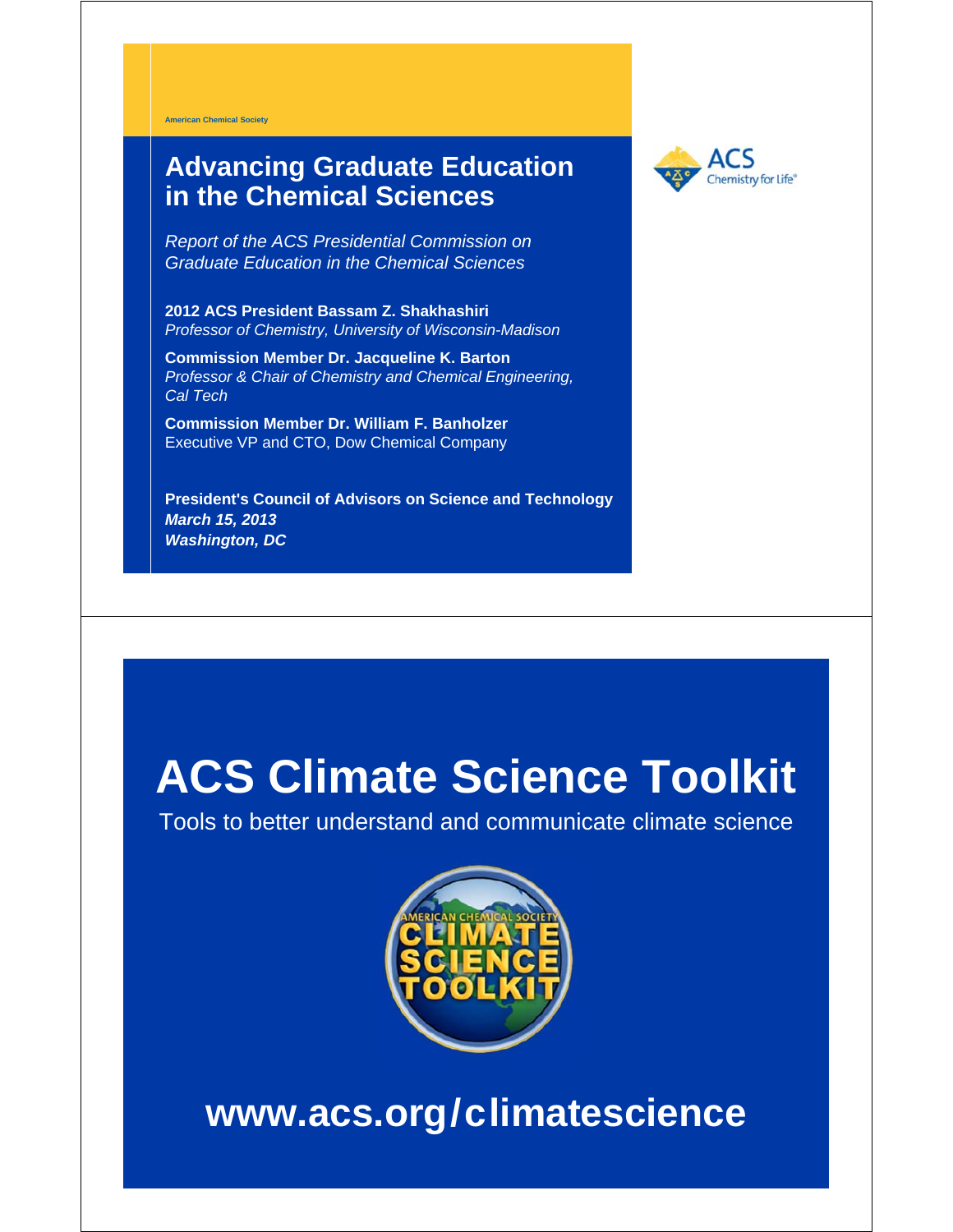**ACS Presidential Commission On Graduate Education In The Chemical Sciences**

> **Charge Conclusions Recommendations**

# **Commission Membership**

**Dr. William F. Banholzer**, *CTO, Dow Chemical*  **Dr. Jacqueline K. Barton**, *Professor of Chemistry, Cal Tech*  **Dr. Stacey F. Bent**, *Professor of Chemical Engineering, Stanford University* **Dr. Ronald Breslow**, *Professor of Chemistry, Columbia University, Former ACS President* **Dr. Gary Calabrese**, *Vice President, Science & Technology, Corning Inc.* **Dr. Pat N. Confalone**, *Vice President, Global R&D, DuPont, ACS Board of Directors* **Dr. Michael P. Doyle**, *Professor of Chemistry, University of Maryland*  **Dr. Larry R. Faulkner**, *President Emeritus, University of Texas* **(Chair) Dr. Marye Anne Fox**, *Chancellor, UC San Diego* **Dr. Joseph S. "Joe" Francisco**, *Professor of Chemistry, Purdue University, Former ACS President* **Dr. Paul Houston**, *Dean, College of Sciences, Georgia Inst. Of Tech.* **(Executive Director) Dr. Chad A. Mirkin**, *Professor of Chemistry, Northwestern University* **Dr. Larry E. Overman**, *Distinguished Professor of Chemistry, UC Irvine*  **Dr. Hunter Ripley Rawlings III**, *President, Association of American Universities* **Dr. Geraldine Richmond**, *Professor of Chemistry, University of Oregon*  **Dr. Richard H. Scheller**, *Executive Vice President, Genentech Research & Early Development* **Dr. Joel I. Shulman**, *Professor of Chemistry, University of Cincinnati - formerly at Procter & Gamble*  **Dr. Peter J. Stang**, *Distinguished Professor of Chemistry, The University of Utah, Editor of JACS*  **Dr. Matthew Tirrell**, *Pritzker Director, University of Chicago Institute for Molecular Engineering* **Dr. George M. Whitesides**, *Woodford L. and Ann A. Flowers University Professor, Harvard University* **Dr. Mark S. Wrighton**, *Chancellor and Professor of Chemistry, Washington University, St. Louis*  **Dr. Mary Kirchhoff**, *Director, ACS Education Division* **(Staff Liaison)**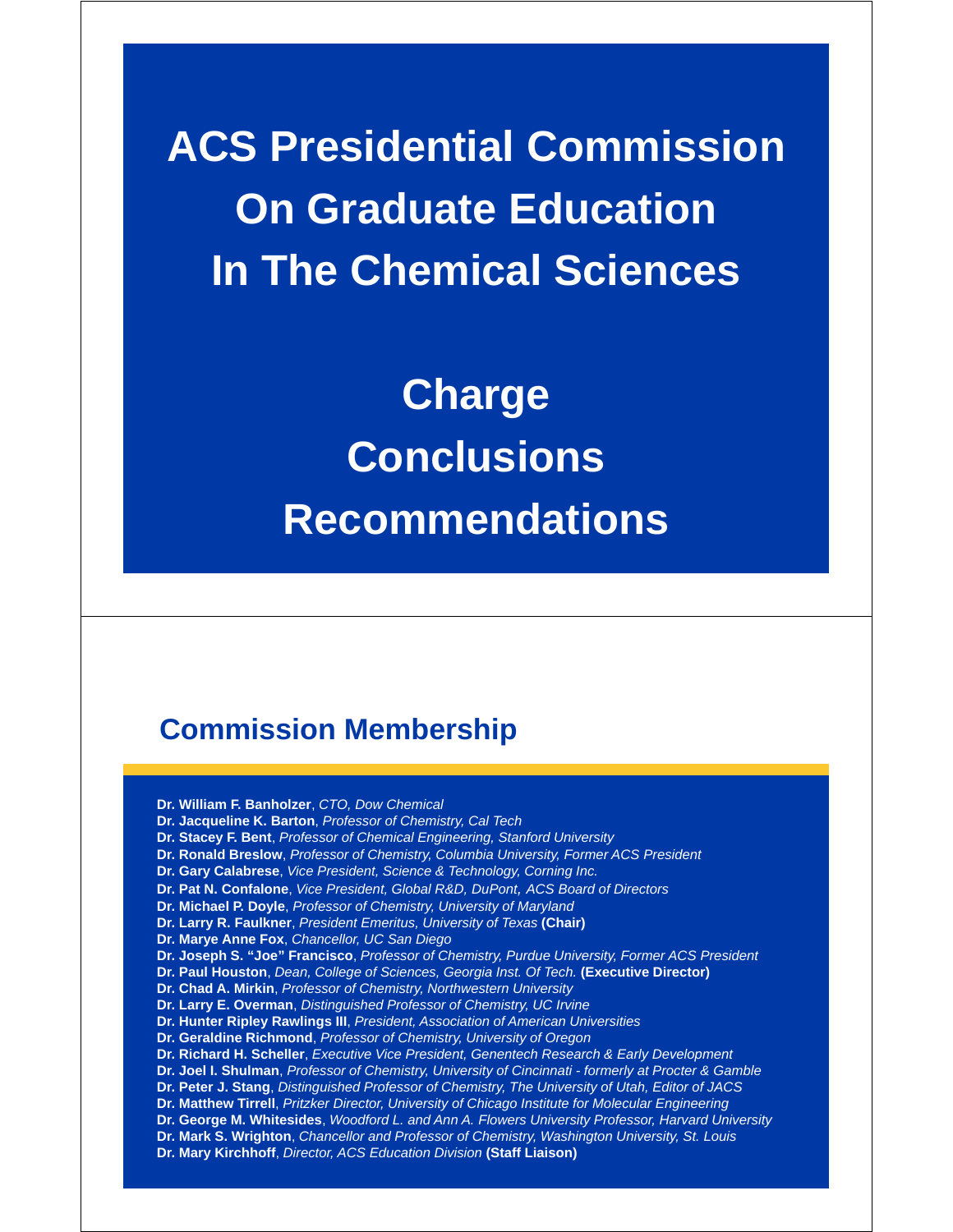# **Charge to the Commission**

# **Answer two main questions:**

- What are the **purposes** of graduate education in the chemical sciences?
- What steps should be taken to ensure that graduate education **addresses important societal issues** as well as the **needs and aspirations** of graduate students?

#### **Major Tasks in the Charge**

- Consider **fundamental, comprehensive, and systemic changes** suitable for graduate education in the chemical sciences.
- Suggest **actionable approaches for enhancing the quality** of graduate education at all institutions.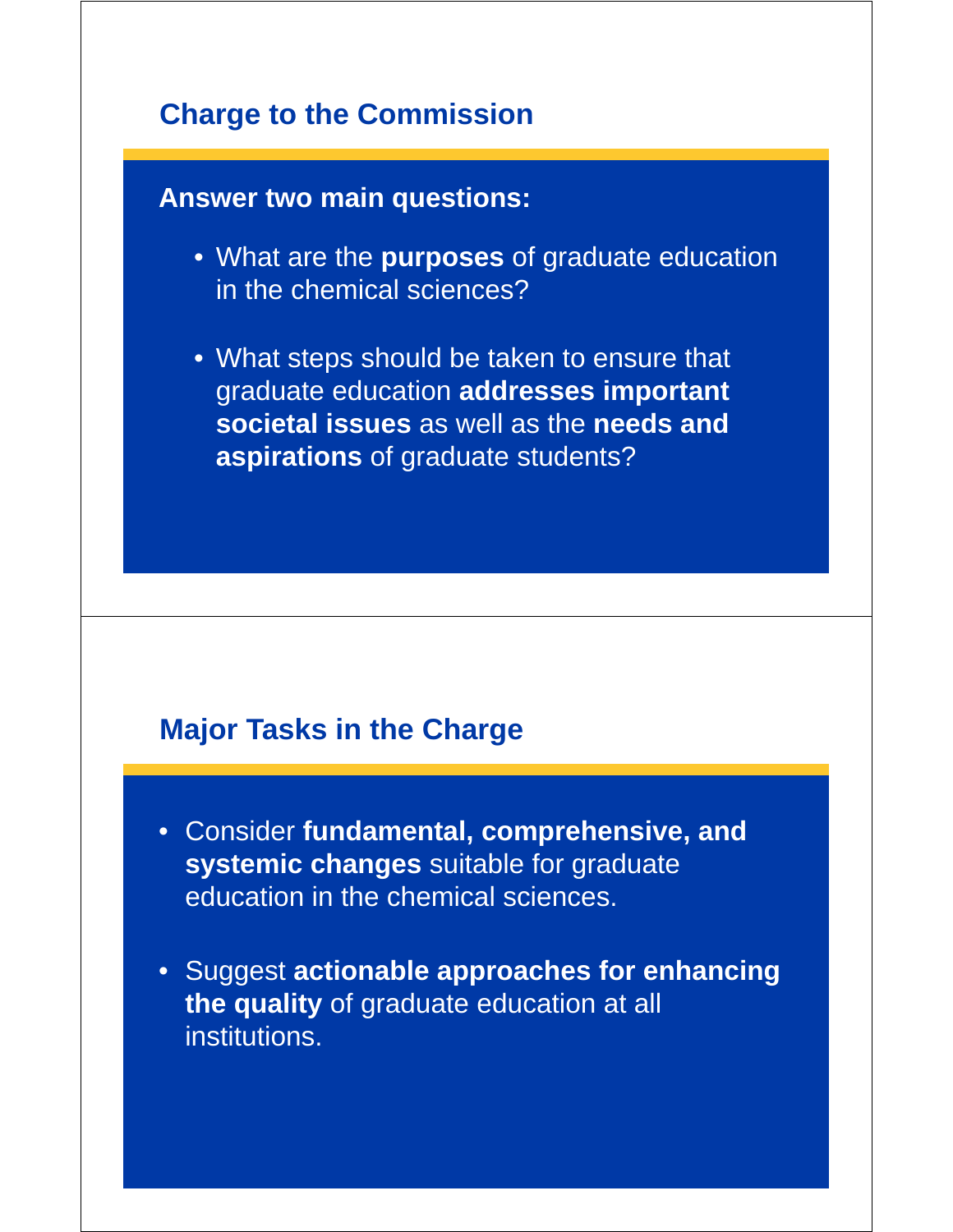### **Charge to the Commission**

#### Answer other, more particular, questions:

1. Is the current structure of different types of departments in the chemical sciences (chemistry, chemical engineering, chemistry and biochemistry, chemistry and chemical biology, chemical and biomolecular engineering, materials science, etc.) a strength or a weakness with respect to graduate education?

2. What are the employment issues for graduate students in both industrial and academic settings? Are we providing the right educational opportunities?

3. What are the financial support mechanisms for graduate education in the chemical sciences? Is the current mix the best one?

#### **Charge to the Commission**

Answer other, more particular, questions (continued):

4. Is the current profile of our graduates the correct one, not only in terms of domestic vs. international, but in terms of diversity along other axes as well? Do they have the proper background for the type of graduate education we want them to attain?

5. What are the expectations of graduate students; are our educational institutions meeting them; and what promises do they make to students, both explicitly and implicitly? In particular, what should be the lengths of the graduate student program and any subsequent postdoctoral training? And why is the attrition rate for PhD students in the chemical sciences as high as it is (only 62% finish within ten years).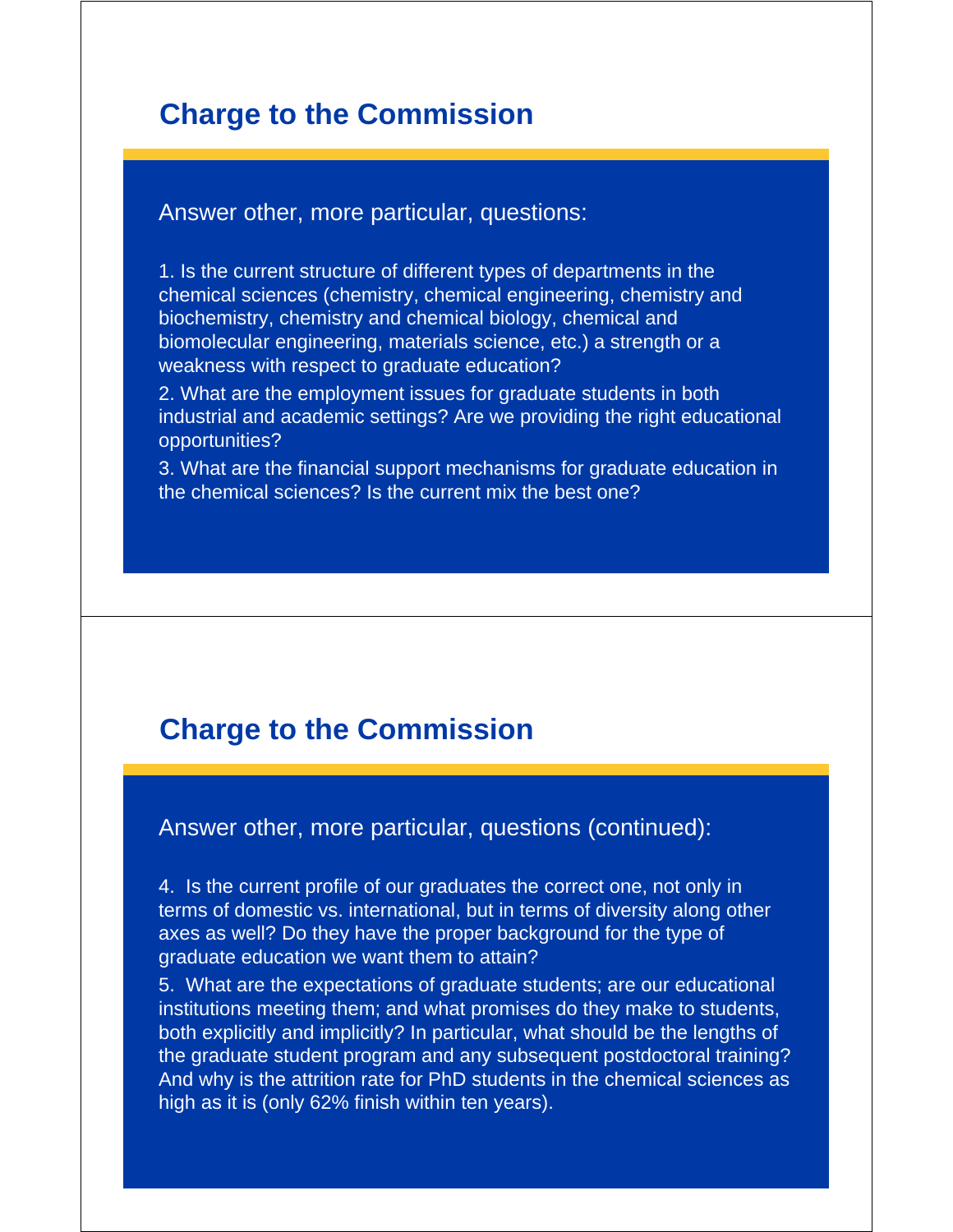# **Commission Report**

#### • **Full Report**

- 60 pages of background, analysis, conclusions, recommendations
- Intended for publication only in downloadable electronic form

#### • **Summary Report**

- 20 pages, mainly conclusions and recommendations
- Available in print and downloadable electronic form

# *Both reports are available at* **www.acs.org/gradcommission**

#### **Answers to the Big Questions**

• Purposes of graduate education in the chemical sciences

*"The primary purpose of graduate education is education. The proper first focus is to educate students to solve problems in society, including the effective education of the succeeding generations."*

- 10 purposes transcending the individual
- 6 purposes focused on the individual
- Addressing societal needs as well as the needs and aspirations of graduate students
	- 9 particular points

*The future of our society will be influenced by the quality of graduate education in the chemical sciences.*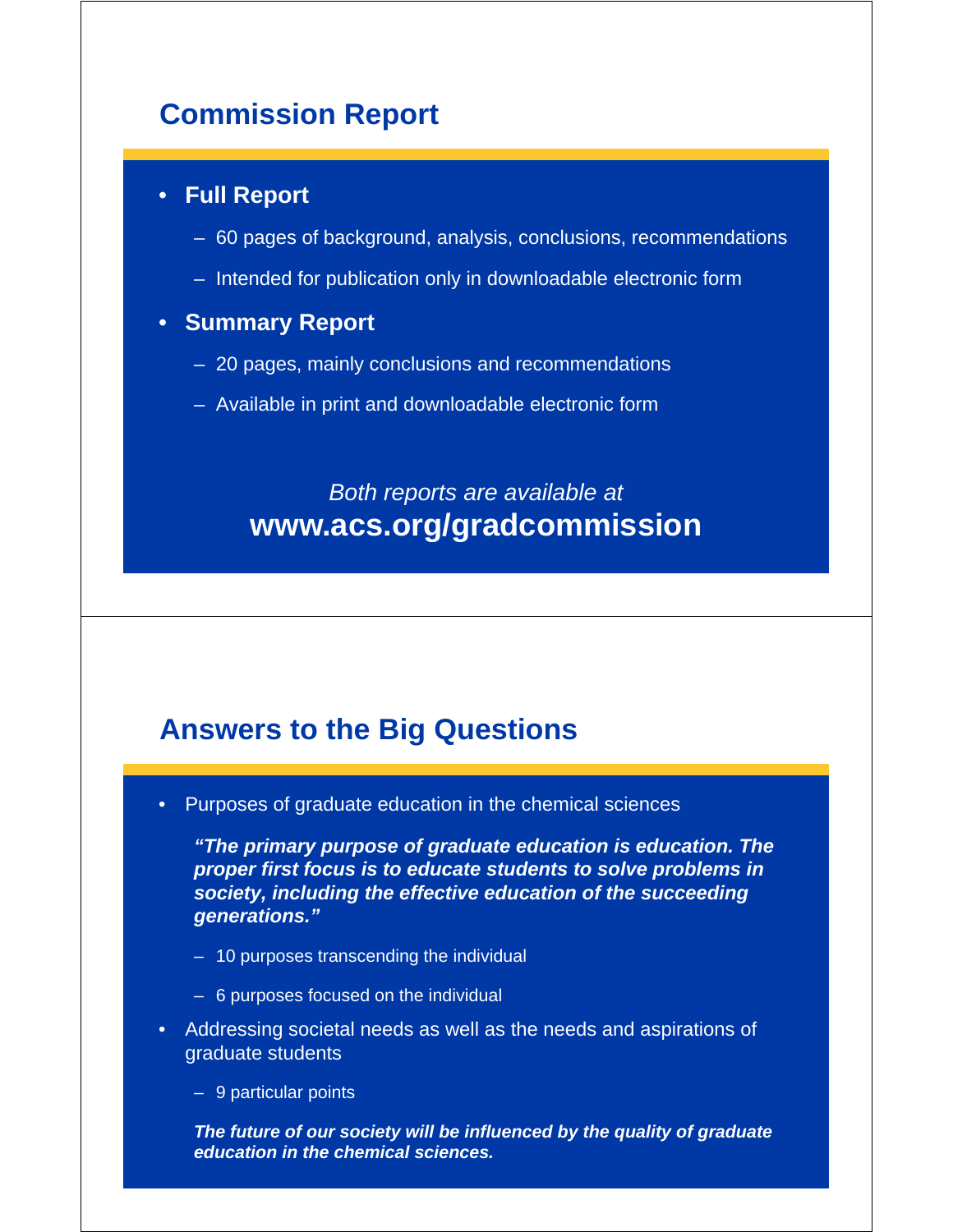# **5 Conclusions, 32 Recommendations**

- **The Educational Experience of Graduate Students**
- **Financial Support of Graduate Students**
- **Safety as a Culture**
- **Sustainability and Opportunity in Graduate Programs**
- **Postdoctoral Education**

# **Commission Report Audiences**

- **Faculty, deans, provosts, presidents**
- **Policy makers and federal and state funding agencies and private foundations**
- **Industry leaders**
- **Graduate students and postdocs**
- **ACS**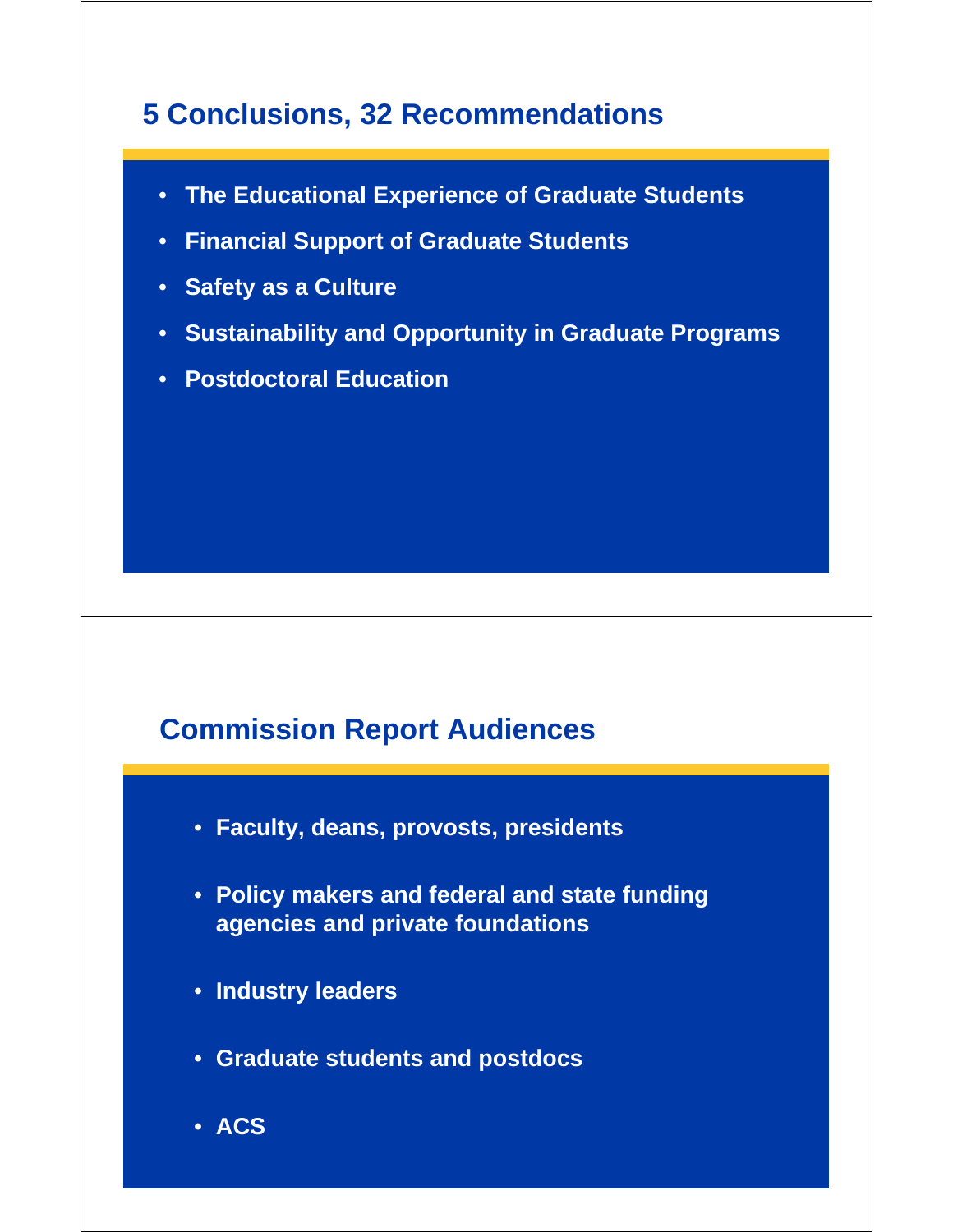#### **The Educational Experience of Graduate Students**

#### **Conclusion 1:**

Current educational opportunities for graduate students, viewed on balance as a system, **do not provide sufficient preparation** for their careers after graduate school.

*Commission reaffirms the anchoring concept that a doctoral program in the chemical sciences must manifest traditional depth and must maintain a focus on mastery.*

#### **The Educational Experience of Graduate Students**

#### **Conclusion 1:**

Current educational opportunities for graduate students, viewed on balance as a system, **do not provide sufficient preparation** for their careers after graduate school.

*Commission reaffirms the anchoring concept that a doctoral program in the chemical sciences must manifest traditional depth and must maintain a focus on mastery.*

*But curricula need to be refreshed, and better-designed opportunities should exist for the development of critical professional skills.*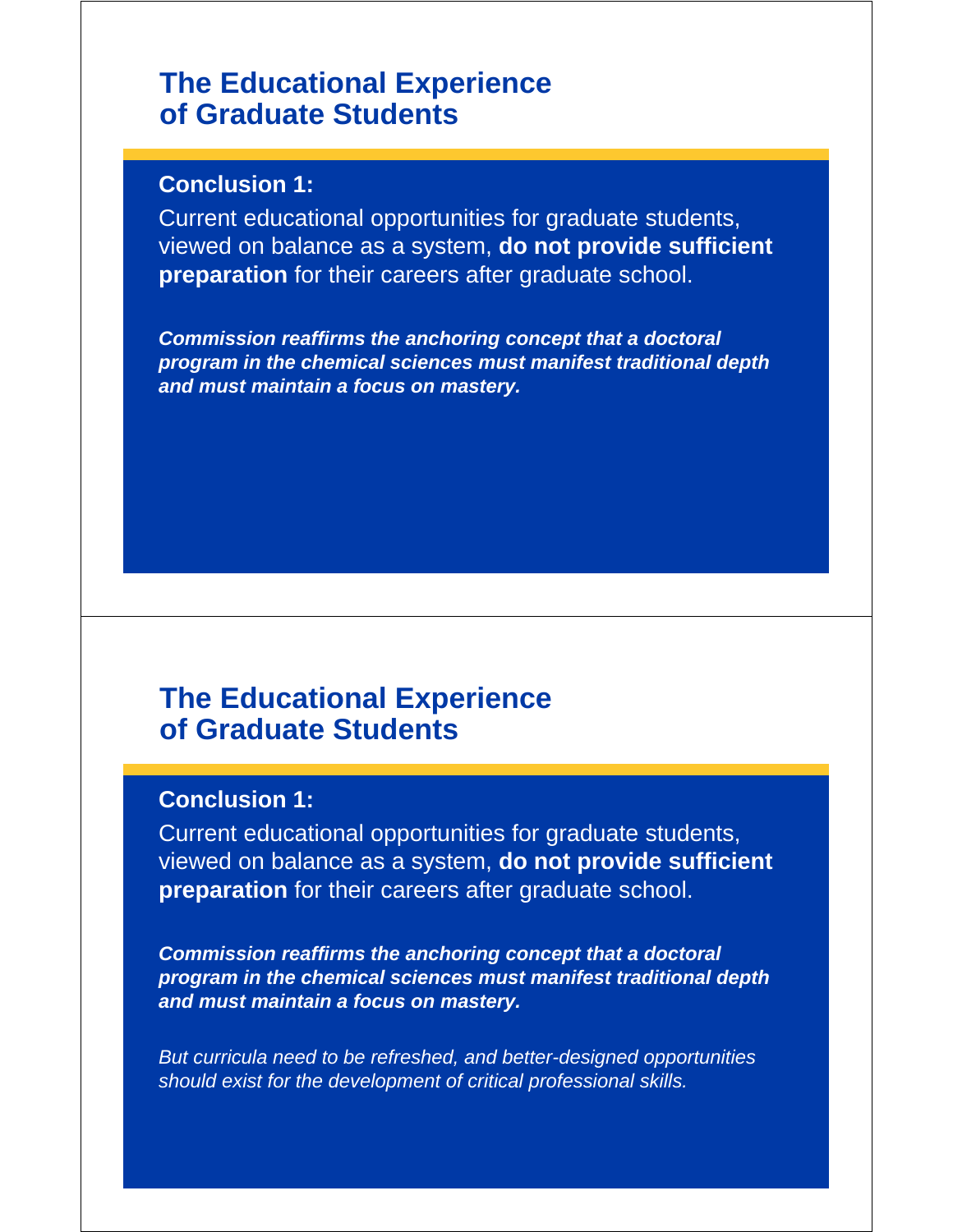#### **The Educational Experience of Graduate Students**

- **Greater departmental oversight** over the progress of their graduate students.
- Need for specific activities enhancing students' ability to:
	- **Communicate** complex topics to both technical and non-technical audiences and to effectively influence decisions,
	- **Learn new science** and technology outside prior academic training,
	- **Collaborate on global teams** and/or with global partners and clients,
	- **Effectively define, drive, and manage technical work** toward a practical, significant result, and
	- Clearly understand the **ethical conduct of research**.
- **Four years should be the target** for completion of the PhD, with the departmental median time less than five years.

# **The Financial Support of Graduate Students**

#### **Conclusion 2:**

The system for the financial support of graduate students, as currently operated by private, institutional, state, and federal funds, is **no longer optimal for national needs**.

*It rests too heavily on individual research grants and involves serious conflicts between the education of graduate students and the needs for productivity and accountability in grant-supported research.*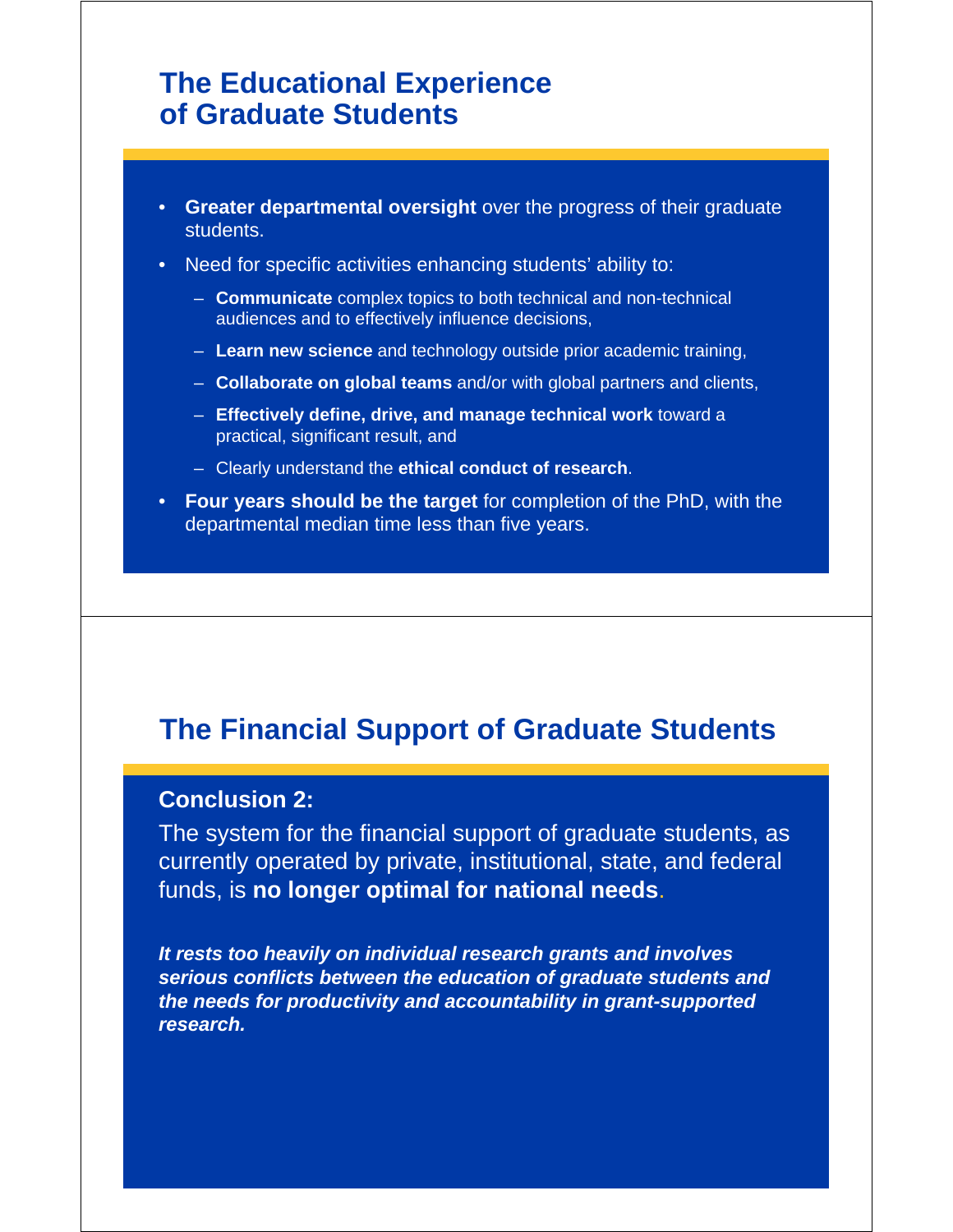# **The Financial Support of Graduate Students**

- **Funders should take steps toward decoupling more studentsupport funds from specific research projects.**
- **On a ten- to fifteen-year horizon, decouple the preponderance of student support.**
- **In the near term, engage in trial projects designed to prove out new mechanisms.**
- **Commission recommends "graduate program grants" to support graduate students. Analogous to training grants, but packaged with greater support for innovation in the educational program.**
- **Recommendations in this area are not mainly about more funding, but about improving the deployment of existing funding**.

#### **Safety as a Culture**

#### **Conclusion 3:**

**Academic chemical laboratories must adopt best safety practices.** Such practices have led to a remarkably good record of safety in the chemical industry and should be leveraged.

*Progress would afford better protection to students and other workers at all academic levels and would better prepare students to meet the natural expectations of their future colleagues and employers.*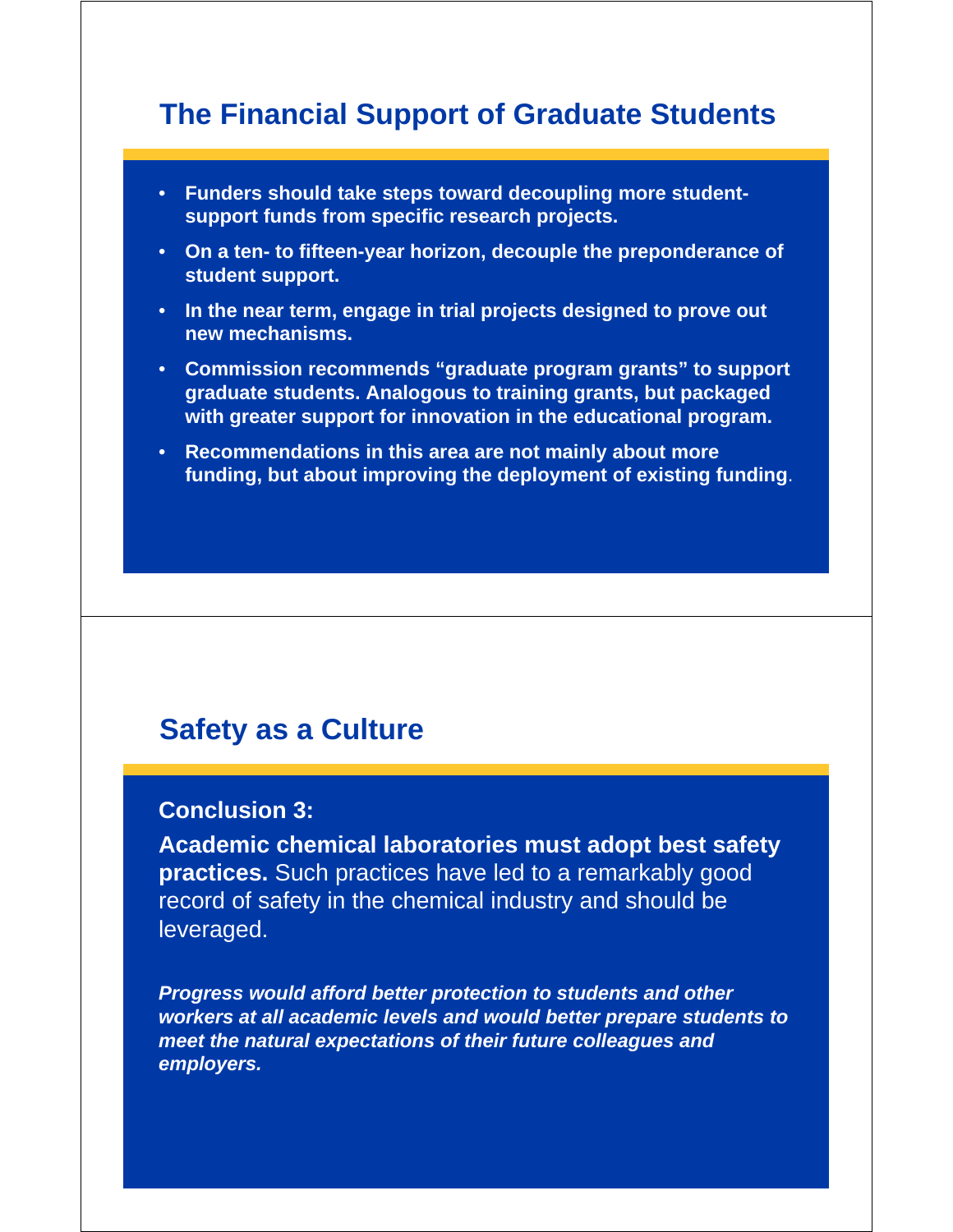# **Safety as a Culture**

- **Safety as a culture must be consistently led by example in all graduate programs in the chemical sciences.**
- **Faculty members in the chemical sciences can and should take the lead toward best practices, and should advocate for support at the highest institutional levels.**
- **Leadership from the top of an institution is essential. Safety culture must not vary across institutions, and mechanisms for managing the associated costs cannot be left to individual departments or research groups.**

#### **Sustainability and Opportunity in Graduate Programs**

#### **Conclusion 4:**

Departments should give thoughtful attention to maintaining a sustainable relationship between the availability of new graduates at all degree levels and genuine opportunities for them. Replication in excess is wasteful of resources and does injustice to the investment made by students and society.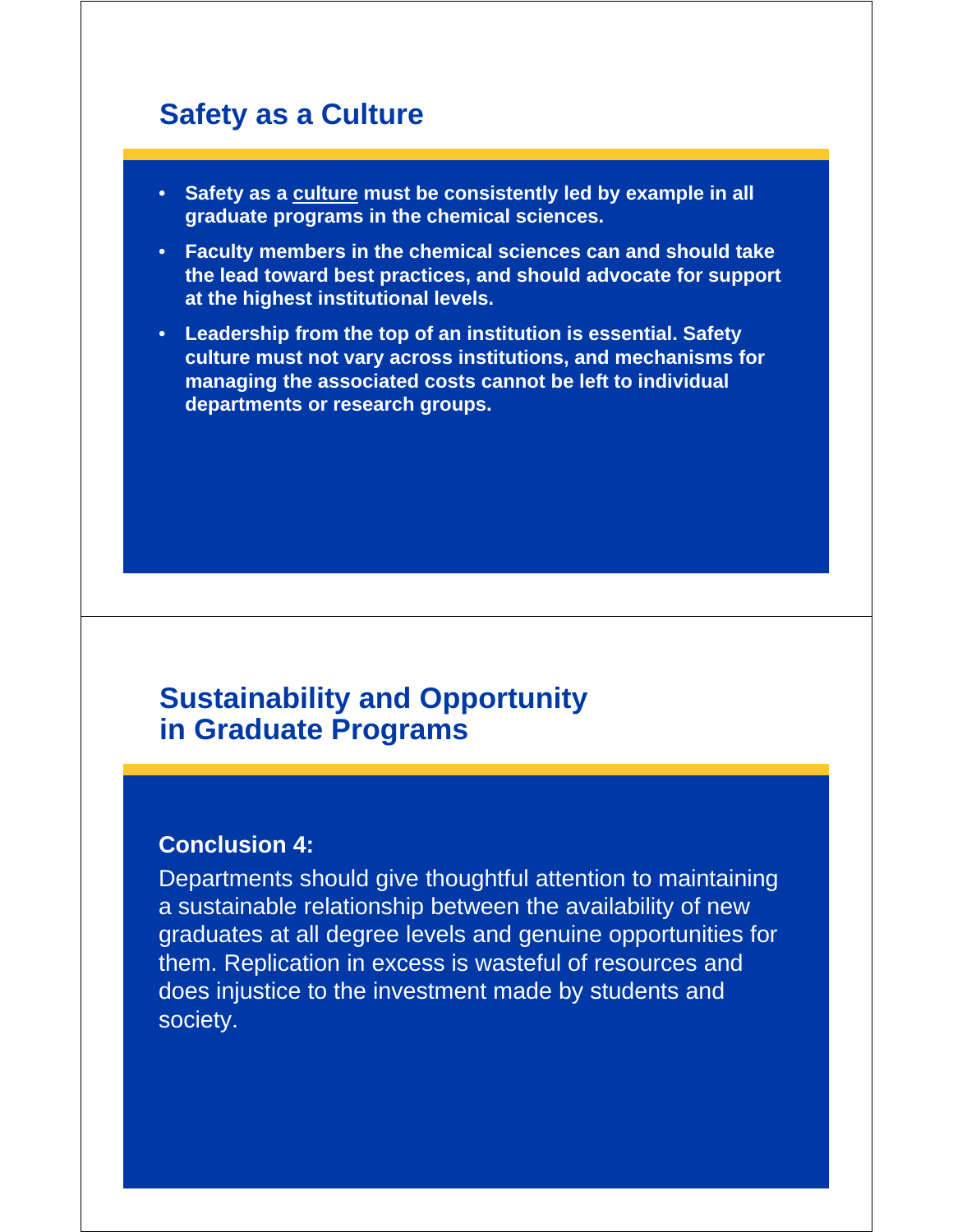# **Sustainability and Opportunity in Graduate Programs**

- **Departments should adjust program sizes in the light of truly attractive opportunities for graduates. This consideration should be paramount in determining the scale and balance of any program.**
- **A large undergraduate teaching need is not a sufficient justification for a large graduate program.**
- **Leaders in every graduate program are urged to reassess and to focus toward competitive advantages. There is too much similarity among the nation's graduate programs.**
- **To take advantage of the nation's whole talent pool, graduate programs must place an emphasis on attracting and empowering students from underrepresented groups.**

#### **Recommendations toward Policy Makers**

- **Funders should take steps toward decoupling more studentsupport funds from specific research projects.**
- **On a ten- to fifteen-year horizon, decouple the preponderance of student support.**
- **In the near term, engage in trial projects designed to prove out new mechanisms.**
- **Commission recommends "graduate program grants" to support graduate students. Analogous to training grants, but packaged with greater support for innovation in the educational program.**
- **Recommendations in this area are not mainly about more funding, but about improving the deployment of existing funding**.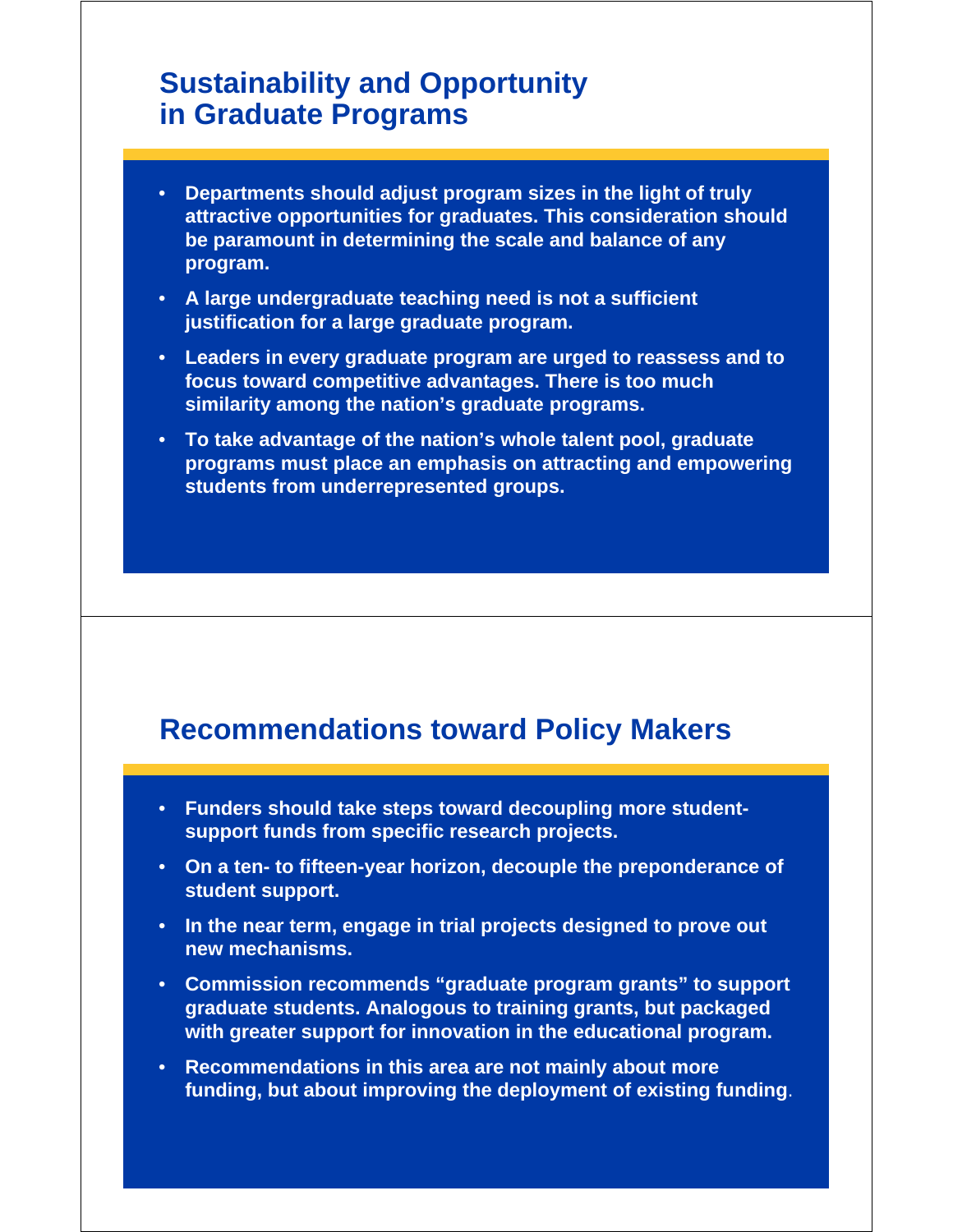#### **Recommendations toward ACS**

- **Transparency Initiative re program characteristics and placement outcomes.**
- **Develop one or more formal courses for the more explicit preparation of students who intend to seek academic employment.**
- **Survey representative graduate programs to ascertain organizational structures that best facilitate the educational goals.**
- **Undertake and make available periodic assessments, perhaps biennially, of the outlook for employment markets relevant to doctoral programs (5-10 year horizon).**

# **ACS-Based Transparency Initiative**

- **Collect and publish aggregated, privacy-protected data, organized by graduate program, on post-degree outcomes for all graduates.**
- **Time-to-degree, types of job placements, salaries, and overall student satisfaction with the graduate experience and employment outcome.**
- **Provide prospective students with relevant information toward an informed decision in choosing a graduate school.**
- **Transparency should drive progress**
	- **In outcomes for students**
	- **In overall program quality and competitiveness**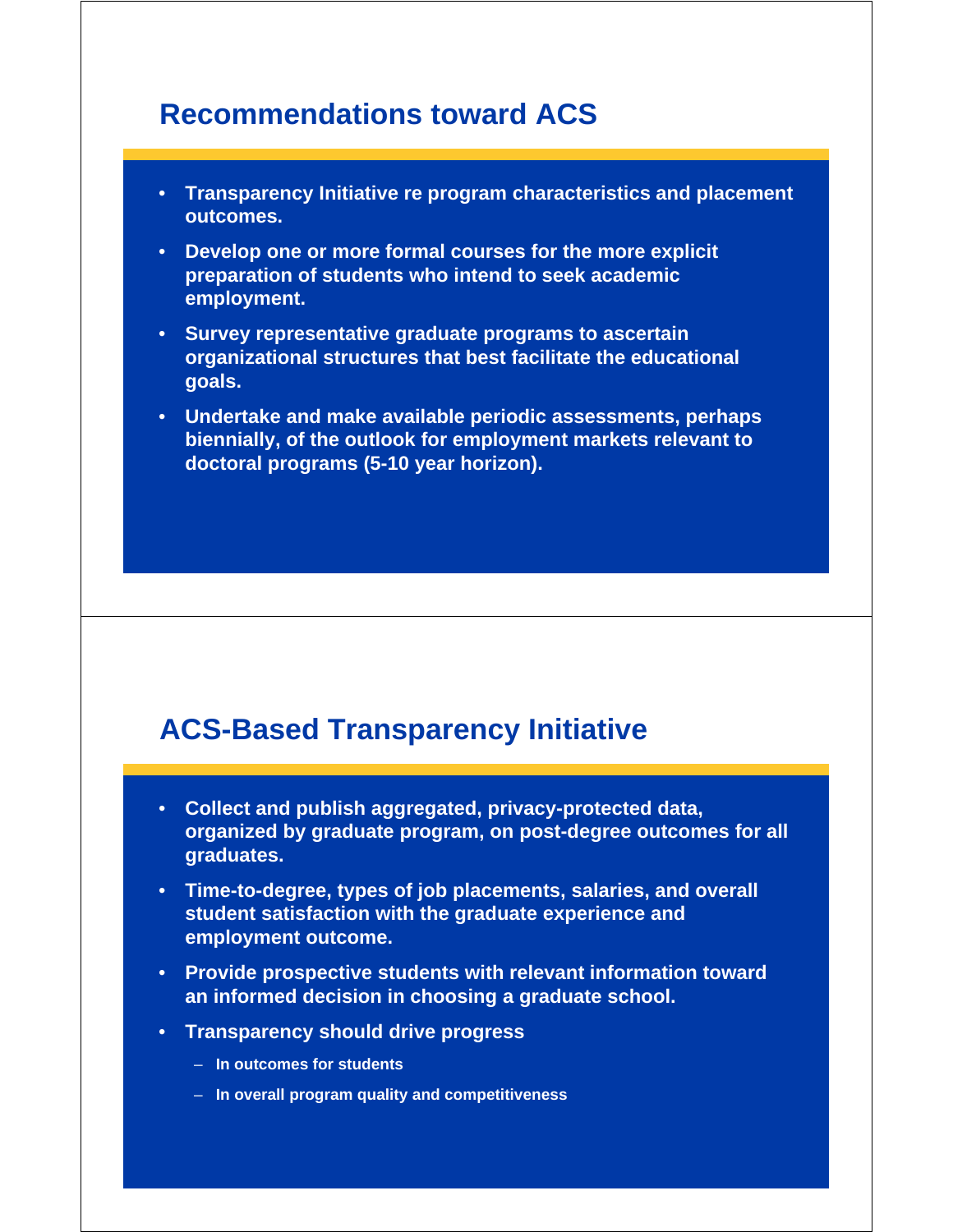#### **Postdoctoral Education**

#### **Conclusion 5:**

Postdoctoral training and education is an extension of graduate education that is important for success in a variety of career paths, particularly for faculty appointments.

#### **Postdoctoral associates should be treated as the professional scientists and engineers they are.**

A postdoctoral appointment should be a period of accelerated professional growth that, by design, enhances scientific independence and future career opportunities.

#### **Recommendations toward Policy Makers**

- **Institutions, departments, and faculty mentors take greater responsibility for ensuring that postdoctoral associates develop professionally.**
- **All funding agencies require general mentoring plans of applicants seeking support for postdoctoral associates.**
- **Funding agencies become more receptive to requests for support of more senior research associates who are regular employees of research institutions.**
- **Foundations and other funding agencies re-explore programs for "teaching postdoctoral associates."**